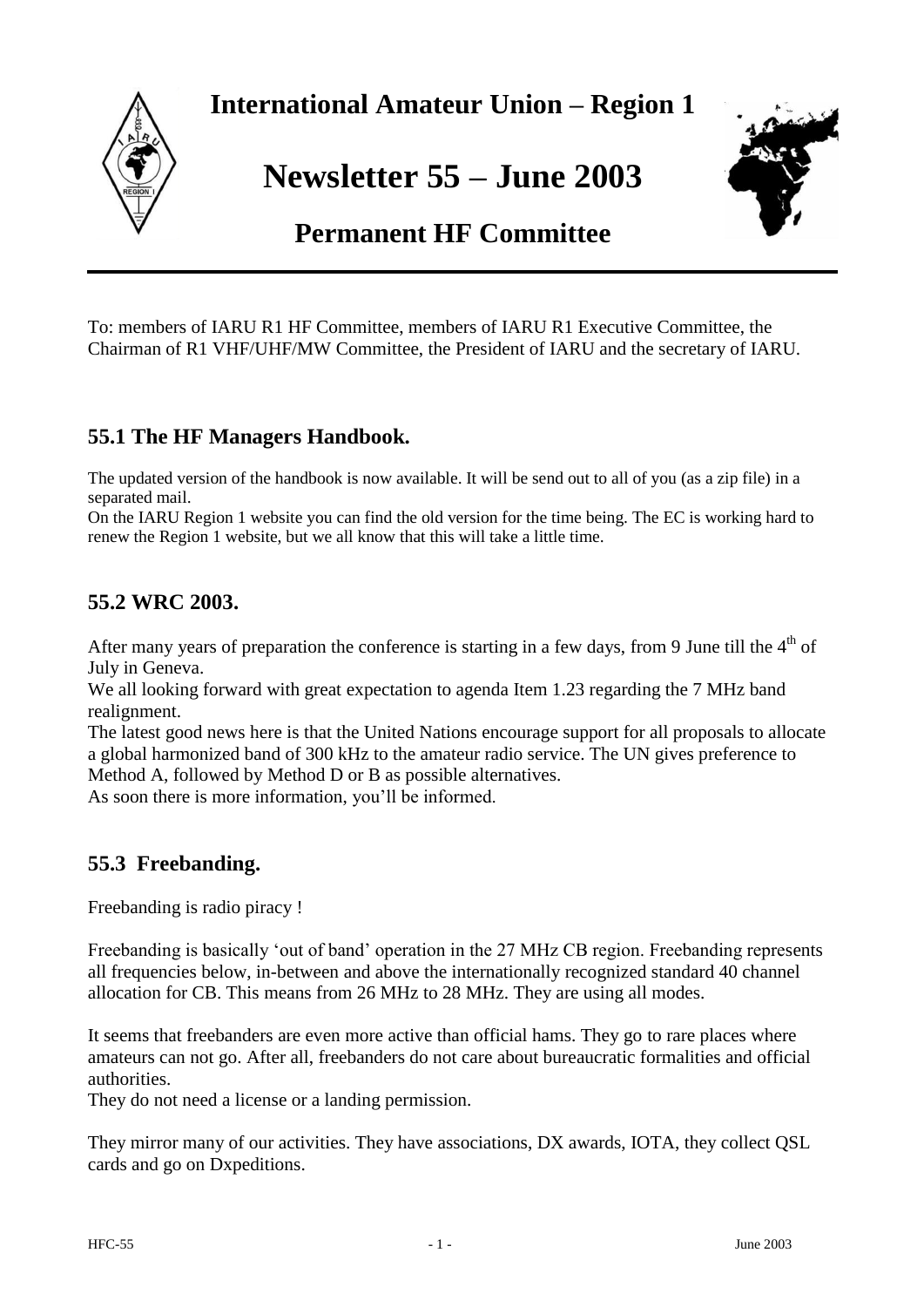Why should Freebanding concern us ?

More and more official Ham Dxpeditions operate also on 11 meters. Freebanders are welcome to join Amateur Radio Dxpeditions. Those expeditions are very expensive and all money seems to be welcome.

The equipment manufacturers see a new market opening up. It is even reported that Icom France is sponsoring freeband activity. Perhaps other manufacturers are as well.

We can look at it as a product of our time. Regulations are out of fashion. Everything must be available for everybody. Even in our ham world we follow that rule without really notice. The exams must be easy! Away with the CW test!

But freebanding is illegal. That is the ethical and moral fact. Radio amateurs who join an Dxpedition that allows freebanding do agree with illegal activities.

Can it (should it) be stopped ?

Give me your opinion!

### **55.4 Ham Radio 2003.**

As usual, I"ll be in Friedrichshafen this year and I am looking forward to meet many of you there. This year there will be no official meeting but I am sure that we will have the occasion to exchanging ideas.

## **55.5 Power Line Technology : HF bands under fire!**

The evolution of PLT technology should concern us all. Indeed, if we don"t act know it will be a very serious threat to the future of our hobby.

Therefore I want to draw your attention to the fantastic work of the EUROCOM and the EMC working group. Make sure you receive the information.

Read the EUROCOM Newsletter form 02/02/2003 that you can find on the IARU website at [www.iaru-r1.org/PLT-HFRISK.rtf](http://www.iaru-r1.org/PLT-HFRISK.rtf) .

Join their meeting in Friedrichhafen on Saturday afternoon 28<sup>th</sup> June 2003 at 14:00 in the Seehotel. The agenda of this meeting can be found at [www.darc.de/referate/ausland](http://www.darc.de/referate/ausland) .

#### **55.6 CT freeware.**

On the website of Ken, K1EA at [www.k1ea.com](http://www.k1ea.com/) you can find in the Breaking News following message: "As of today, I'm making CT freeware. That doesn't mean I'm stopping work on CT, just that I don"t want money for it anymore. I have changed the permissions on ctvault to let anyone download. The manual is being converted to PDF format, and I"ll updating it over the next few months."